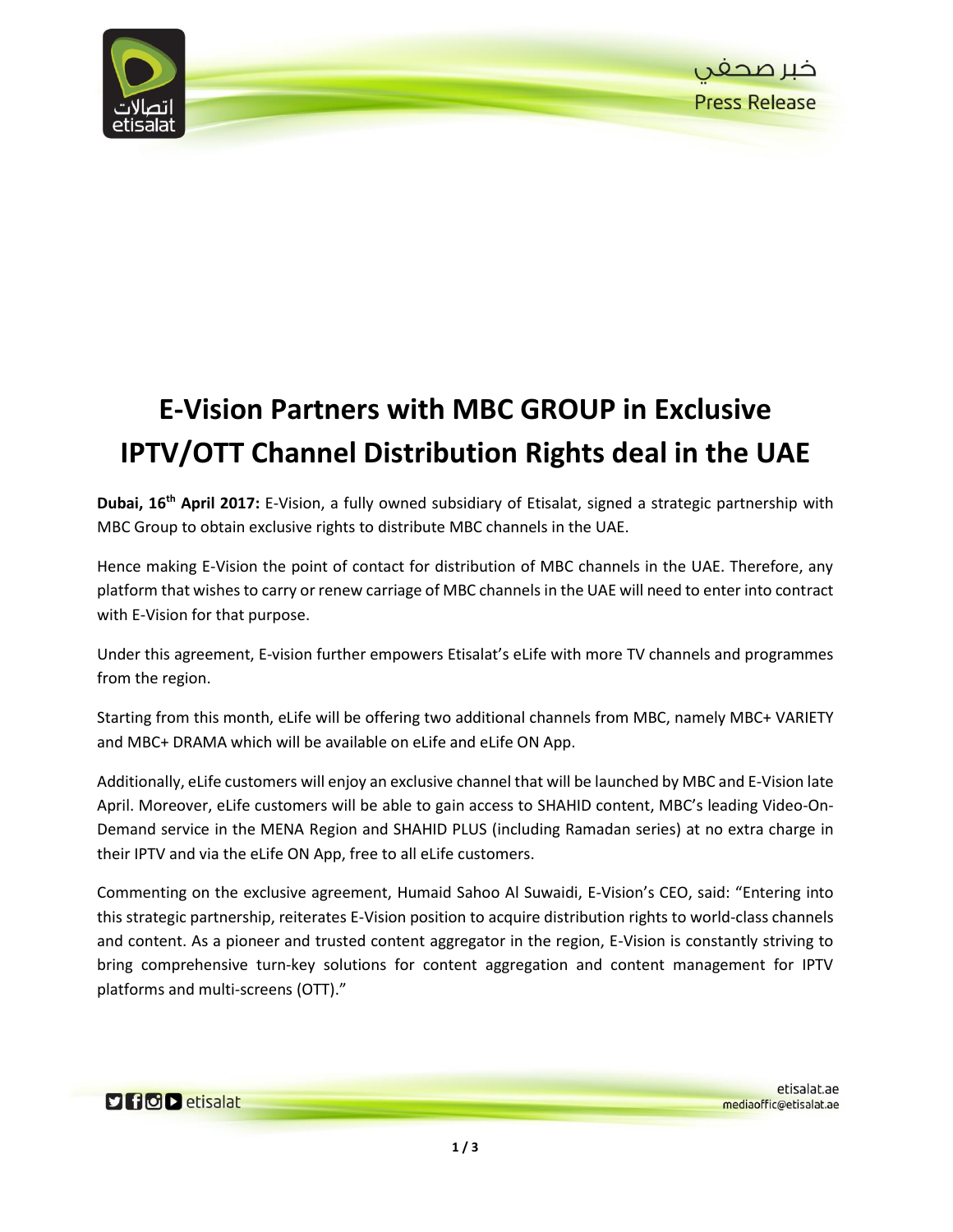

As for Sam Barnett, MBC Group CEO, he added: "MBC Group is committed to bringing premium content to our audiences in the UAE and the region at large. This partnership with E-Vision is yet another step in the optimisation of our audience's experience on Etisalat's innovative platforms".

E-Vision now holds exclusive IPTV carriage rights to all MBC HD channels including; MBC1, MBC2, MBC3, MBC4, MBC DRAMA, MBC MAX, MBC ACTION, as well as any future HD additions. The partnership has enabled eLife customers also have exclusive access to MBC+ channels such as, MBC+ DRAMA and MBC+ VARIETY.

**-Ends-**

## **About E-Vision**

E-Vision part of Etisalat, a pioneer and trusted content aggregator in the region, providing a comprehensive turnkey solution for content aggregation and content management for IPTV platforms and multi-screen. E-Vision end-to-end solutions comprises of channel licensing, VOD aggregation , EPG Data, content management, with over 550 TV channels in HD, 3D and 4K, and 8000 hours of TVoD and SVoD content. In addition to original and exclusive channels like e-Junior the most watched kids channel in the UAE and e-Masala, a 24 hours non-stop south Asian movie channel, with local advertising insertion possibilities.

## **ABOUT MBC GROUP**

MBC GROUP (Middle East Broadcasting Center) is the largest and leading private media company in the Middle East & North Africa region. For the past 25 years, MBC GROUP was able to enrich people's lives through information, interaction and entertainment. In 2002, nearly a decade after the launch of **MBC1** in London, back in 1991, and as the 1st private free-to-air Arab satellite TV channel, MBC GROUP moved its headquarters to Dubai Media City, United Arab Emirates, where it remains.

Today, MBC GROUP includes 20 TV channels: **MBC1** (general family entertainment); **MBC2** and **MBC MAX** (24-hour western movies); **MBC3** (children's edutainment with a mix of both local productions and western acquisitions); **MBC4** (entertainment for young families with a female-focus); **MBC ACTION** (an indigenous adrenaline-packed channel targeting young males with local and homegrown productions); **MBC VARIETY** (Western films and general entertainment with uninterrupted broadcasting); **AL ARABIYA NEWS CHANNEL** (the 24-hour Arabic language news channel); **AL HADATH** (an extension of Al Arabiya News Channel with a specific focus on real events in the Arab world and beyond); **WANASAH** (24-hour Arabic music channel); **MBC DRAMA** (24/7 Arabic drama); **MBC MASR** (general family entertainment geared towards the Egyptian family); **MBC MASR 2** (providing the Egyptian audience with superior quality entertainment); **MBC+ DRAMA** (paid channel); **MBC BOLLYWOOD** (delivering the freshest in Bollywood

 $\triangleright$  for  $\triangleright$  etisalat

etisalat.ae mediaoffic@etisalat.ae